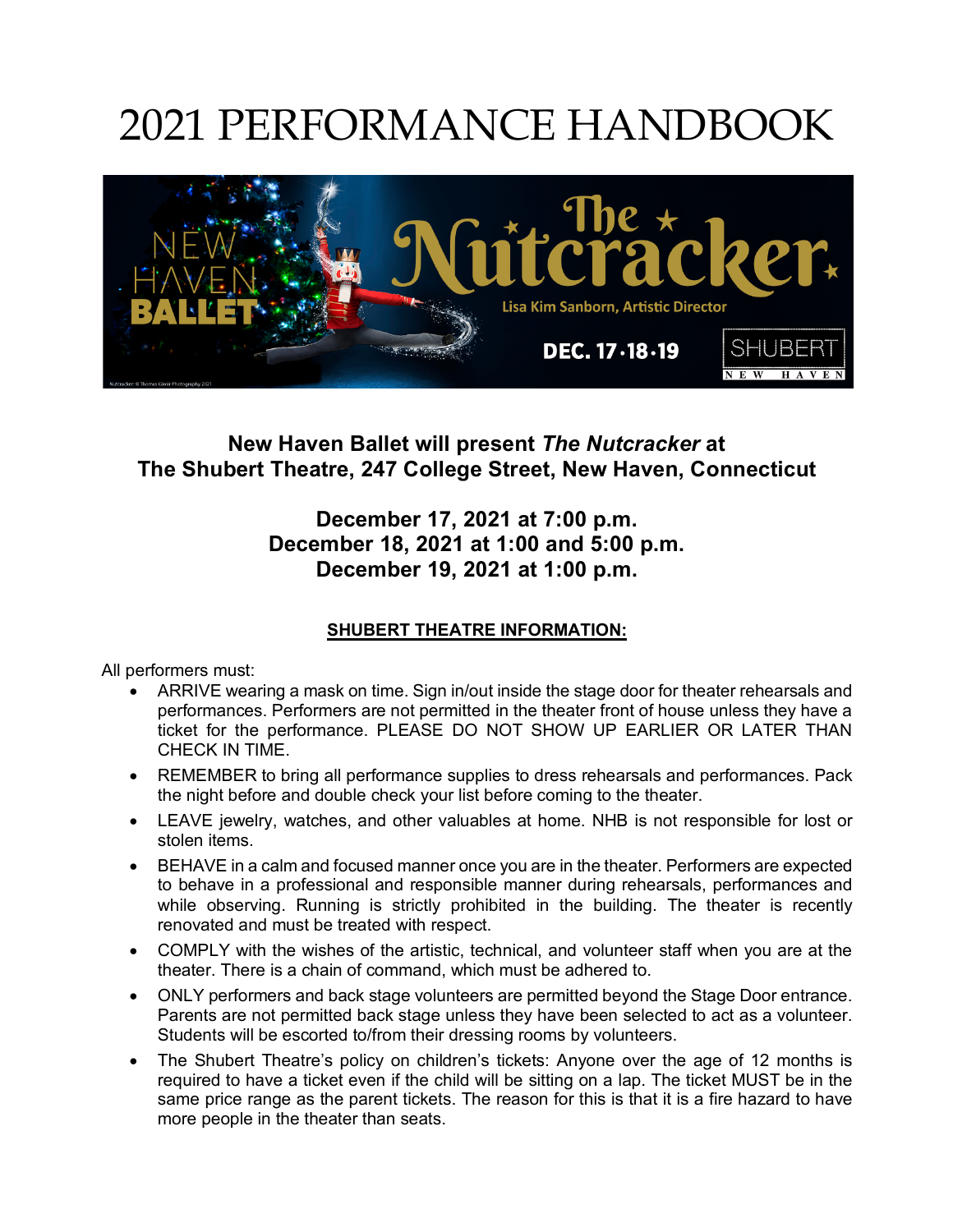

• All volunteers, performers and others entering the back stage area must be fully vaccinated. Performers must provide a negative PCR COVID test performed the weekend before we are in the theater so that we may rehearse and perform without a mask. Masks are mandatory backstage until entering the stage to perform and must be replaced upon exiting the stage.

#### **THEATER PERSONNEL HIERARCHY**

- 1. **ARTISTIC DIRECTOR**
- 2. **STAGE MANAGER**
- 3. **TECHNICAL STAGE PERSONNEL**
- 4. **MAKEUP & WARDROBE PERSONNEL (regarding costume/wardrobe and makeup matters)**
- 5. **NHB FACULTY & STAFF**
- 6. **DRESSING ROOM CHAPERONES & VOLUNTEERS**
- 7. **PERFORMERS**
- SPEAK to the Artistic Director (Lisa Kim Sanborn) or Office Manager (Ruth Barker) if you are receiving contradictory information from any of the above theater personnel.
- *NO ONE* other than performers, artistic staff, assigned volunteers, and technical staff and crew are allowed backstage.
- DO NOT TALK in the wings or onstage during the performance unless it is absolutely necessary.
- KEEP criticisms to yourself.
- HANDLE costumes with respect and care. Please hang up costumes properly and return them to the proper person or place with all accessories (head-pieces and loose parts) intact.
- HANDLE props in the same way remembering to check pre-set props before the performance.
- NEVER eat or drink anything other than water when in costume.
- AVOID sitting in costume.
- REPORT any problems with costumes to the Shubert's Wardrobe Department (Donna Maher), before or after the performance or rehearsal as soon as possible so repairs or adjustments may be made.
- DO NOT touch the wings, lights, props (unless it is your prop), sets or other stage equipment.
- SUPPORT the other dancers in every way possible with kindness and encouragement.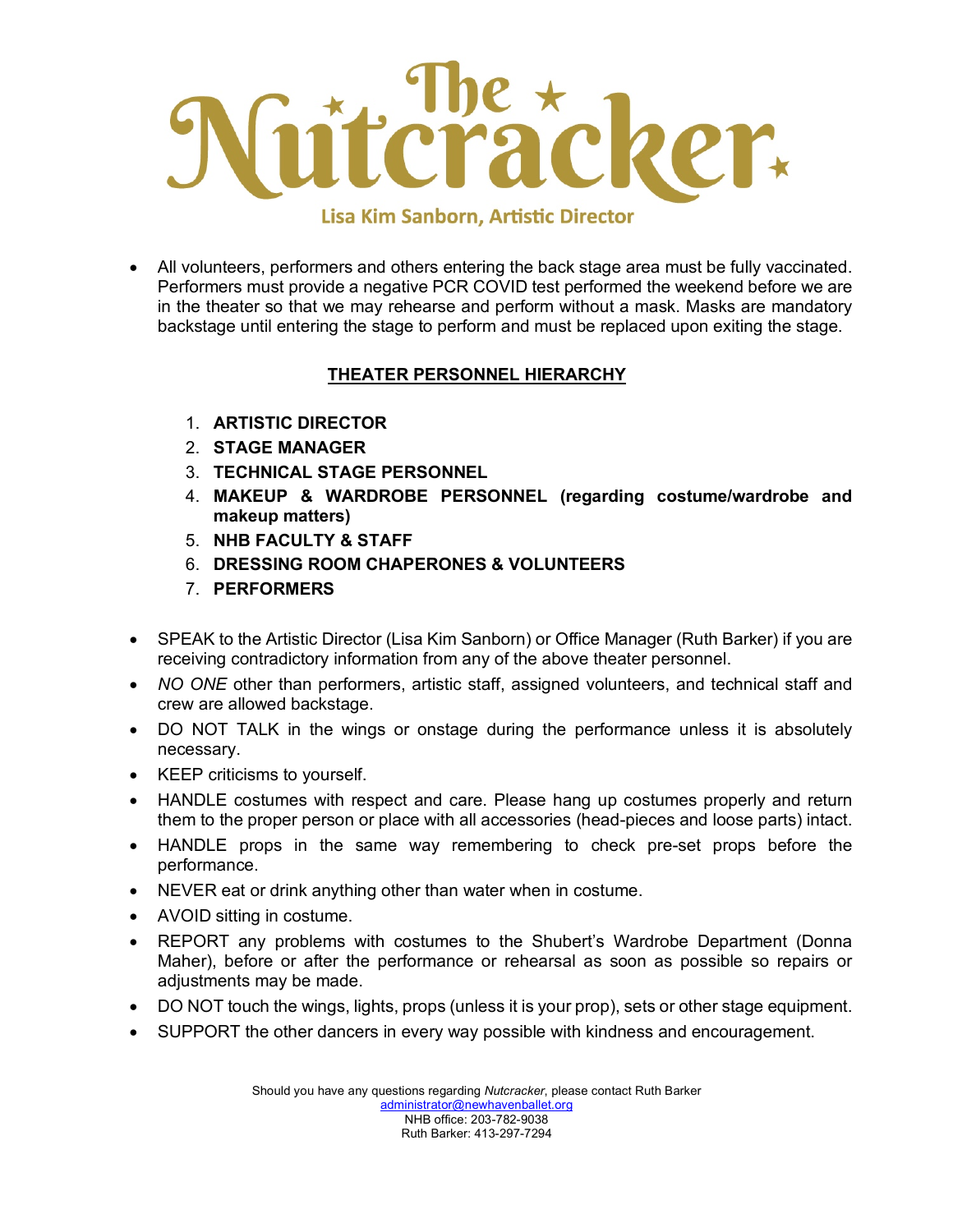

• *ENJOY THE PERFORMANCE and MAKE THE PERFORMANCE ENJOYABLE FOR THE AUDIENCE*!

#### **ARRIVAL AND DEPARTURE**

#### **Note: Unless state highways are closed Shubert shows always go on Please plan accordingly and arrive on time no matter the weather conditions**

**DRESS REHEARSALS:** Parents are not allowed to watch dress rehearsals from the house. Flash photography is not permitted and noise must be kept to a minimum.

#### **PARKING**

 $\triangleright$  On street and Garage parking is available.

#### **STUDENT PICK UP: DANCERS MUST BE CHECKED OUT AT THE STAGE DOOR**

Performers must be picked up by a parent or guardian. For Tech and Dress Rehearsals, please check the schedule of approximate pick-up time. Performers must be picked up after every performance (i.e., "between shows"). When you pick up your child, you or your child must check out of the Shubert at the stage door. If your child is in a role that requires pick up at intermission and you would like for them to see the rest of the show, you must purchase a ticket for your child.

#### **SHUBERT THEATRE CHECK-IN/CHECK-OUT:**

#### **CHECK - IN**

- Upon check-in, performers will be directed to their dressing rooms.
- Students in Level 5 should arrive dressed in their performance attire with hair in appropriate style. Students in Levels 6 through 8 should arrive in their warm-up attire. See Hair Breakdown chart.
- All performers must check in at the stage door upon arrival for stage rehearsal and performance.
- The stage door is located on the right side of the Shubert Theatre building next to the municipal parking garage down the alley on the left.
- Once a student has checked in, they may not leave until they are released and checked out for the day. Please refer to the Production Schedule for check-in/out times.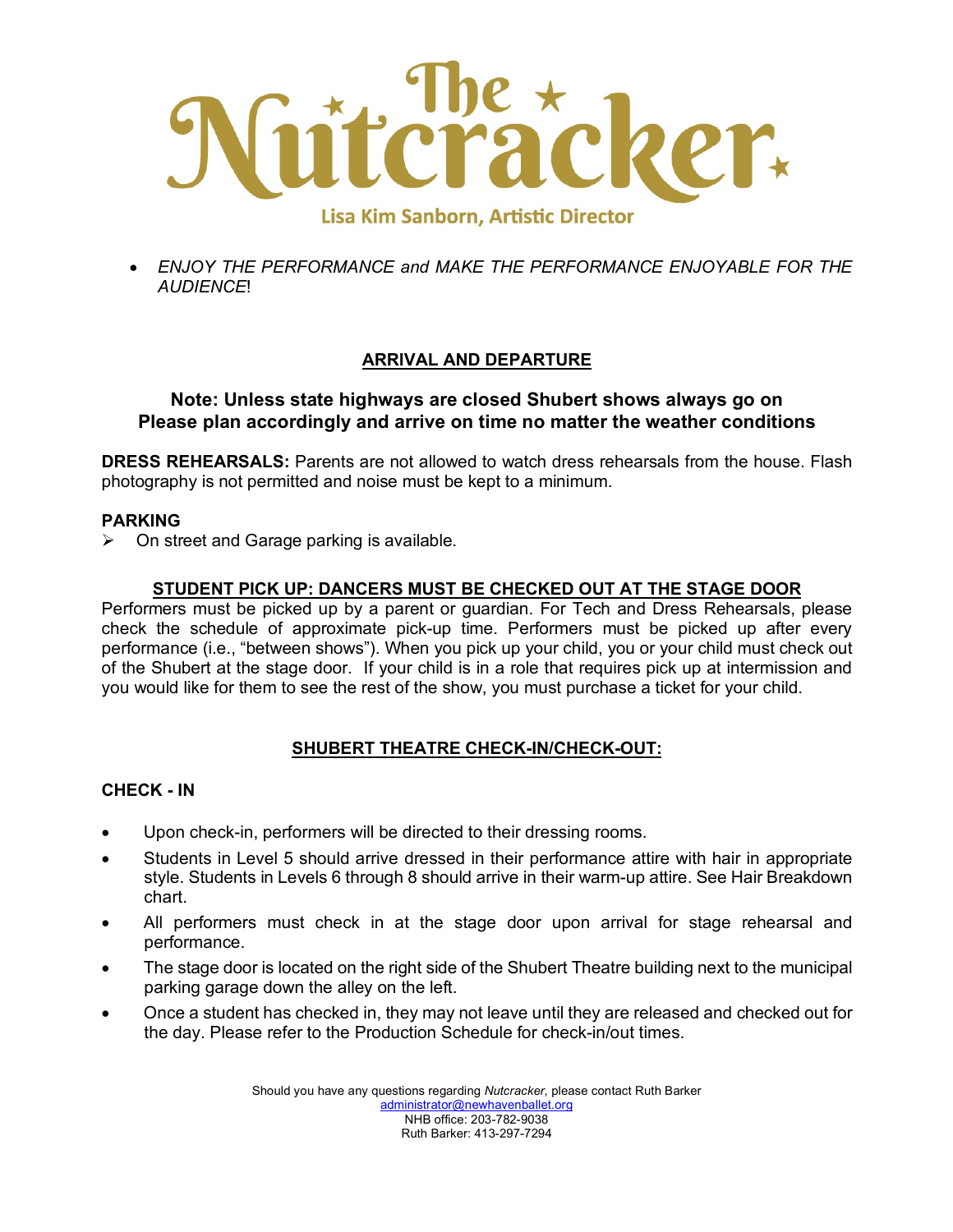

- It is essential that performers arrive and depart the theater on time. You will not be allowed to enter the theater before the assigned time.
- **If your child will be late for any reason,** please call Ruth Barker at 413-297-7294.

**CHECK – OUT**: When stage rehearsals or performances end, students will be checked out from the stage door.

- $\bullet$  If your child performs in the 1<sup>st</sup> Act only, they must be picked up at intermission.
- All performers will need a ticket if they intend to watch the  $2<sup>nd</sup>$  half of the performance.
- All  $2^{nd}$  Act performers will be released after the performance. We will release students by order of age. The youngest children will be released first.

#### **STUDENTS WILL BE RELEASED AT THE SHUBERT THEATRE STAGE DOOR AS FOLLOWS:**

Students performing in the  $1<sup>ST</sup>$  act must be picked up at Intermission; those performing in the 2<sup>nd</sup> act must be picked up after the performance.

#### ACT 1 DISMISSAL ORDER

#### ACT 2 DISMISSAL ORDER

• Coffee Corps

Level 6-8 students

- Soldiers/ Party Children
- Mice & Mouse King
- Dolls
- **Snow**
- Maids, Party Parents

#### **WHAT TO BRING TO THE THEATER**

- Students must arrive at the theater wearing their class uniform.
- Performers are required to provide their own tights, shoes, performance leotards, etc., for the performances.
- Please clearly label with permanent ink all items (shoes, tights, leotards, etc.) so that they may be easily identified and returned.
- Female students please bring a nude colored camisole leotard with no plastic or removable straps.
- Level 6-8 students please bring warm up clothing to the theater.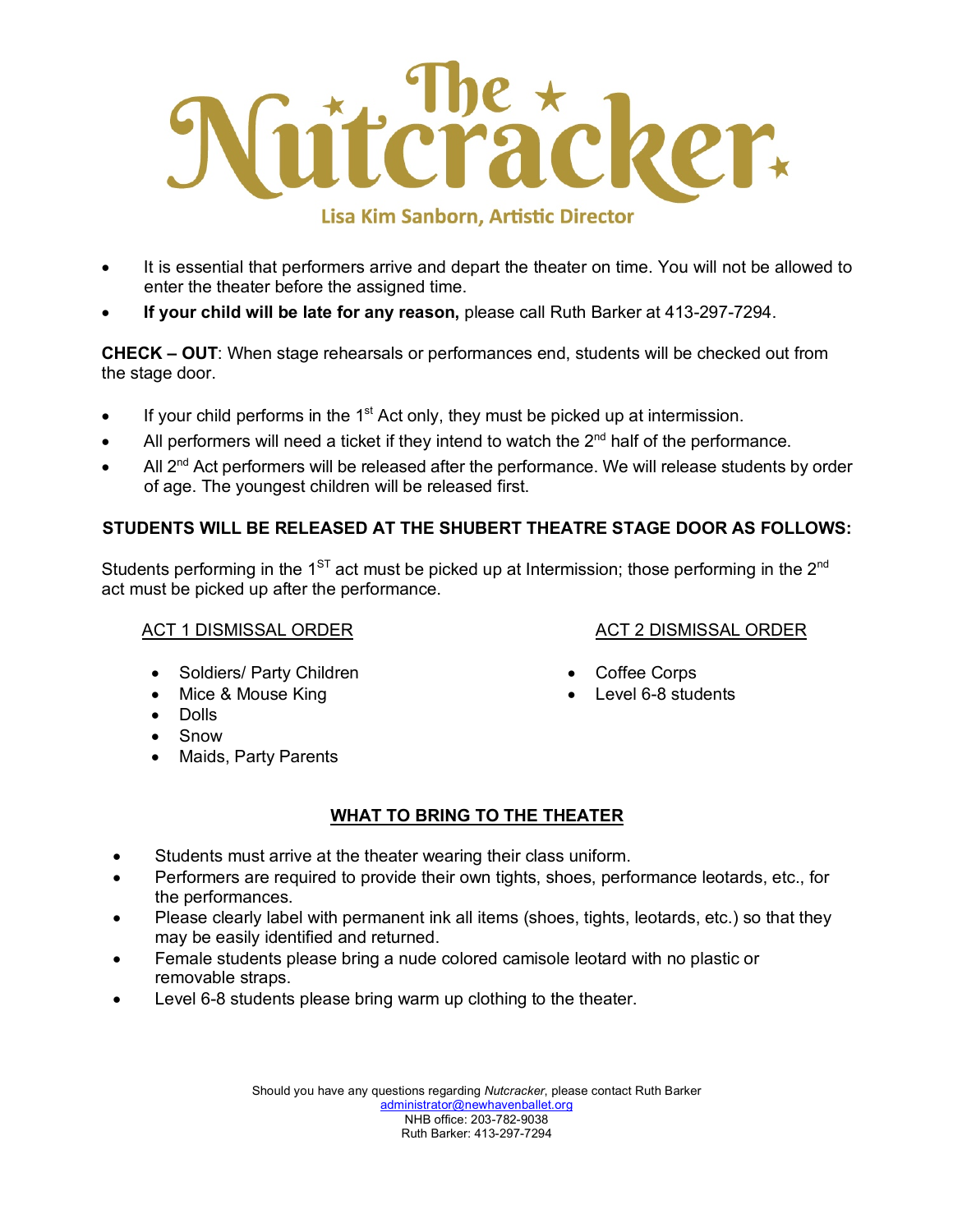## icker. **Lisa Kim Sanborn, Artistic Director**

• Performers must bring all hair supplies needed for the performance – hairbrush, hairpins, bobby pins, ponytail elastics, hairnets, gel or non - aerosol hair spray. (There will be no hair supplies at the theater.)

- Clean pair of ballet shoes with elastics sewn; Students performing pointe roles: clean pointe shoes with all ribbons and elastic sewn.
- Snowflakes, flowers, female principals, soloists and demi-soloists should have rhinestone stud earrings (if ears are pierced) and false eyelashes.
- Two pairs of clean tights with no holes or runs. All female students performing en pointe must wear tights that match the color of their pointe shoes.
- Sewing kit.
- Make up: see description below.
- Homework, books, art books/or paper, colored pencils or crayons (NO MARKERS), cards and quiet games.
- Drinks: bottled water only!
- All make-up required for your performance. There will be no supplies at the theater.
- Food: The Shubert Theatre prohibits all food products backstage.

#### **MAKEUP**

- *Level 5 students performing female roles:* Arrive at the theater with basic stage makeup applied to a freshly washed face: foundation, face powder, black eyeliner, neutral eye shadow, brows slightly darkened with eye shadow, black mascara, blush applied to apples of cheeks, lipstick (rose to reddish wine in color). No lip gloss.
- *Level 6 through 8 students performing female roles*: please bring basic (heavy street) makeup to the theater: foundation, face powder, black eyeliner, neutral eye shadow, brows slightly darkened with brown eye shadow, black mascara, blush, lipstick (rose to reddish wine in color). No lip gloss. Please also bring eyelash glue and black false eyelashes to the theater.
- *Students performing male roles*: No makeup. Hair should be neatly combed away from the face and secured with hair spray. Long hair must be slicked back, secured in a low pony tail and secured with bobbi pins and hair spray.
- The Shubert Theatre and/or NHB personnel will do specialty makeup for the following roles: **Soldiers and Dolls**

#### **HAIR**

Female students must arrive with their hair up in a ballet bun or other specified hairstyle. No bangs, wisps, ribbons, or other hair ornaments are permitted. Gentlemen must wear hair secured out of the face with hairspray and slicked back and secured if long.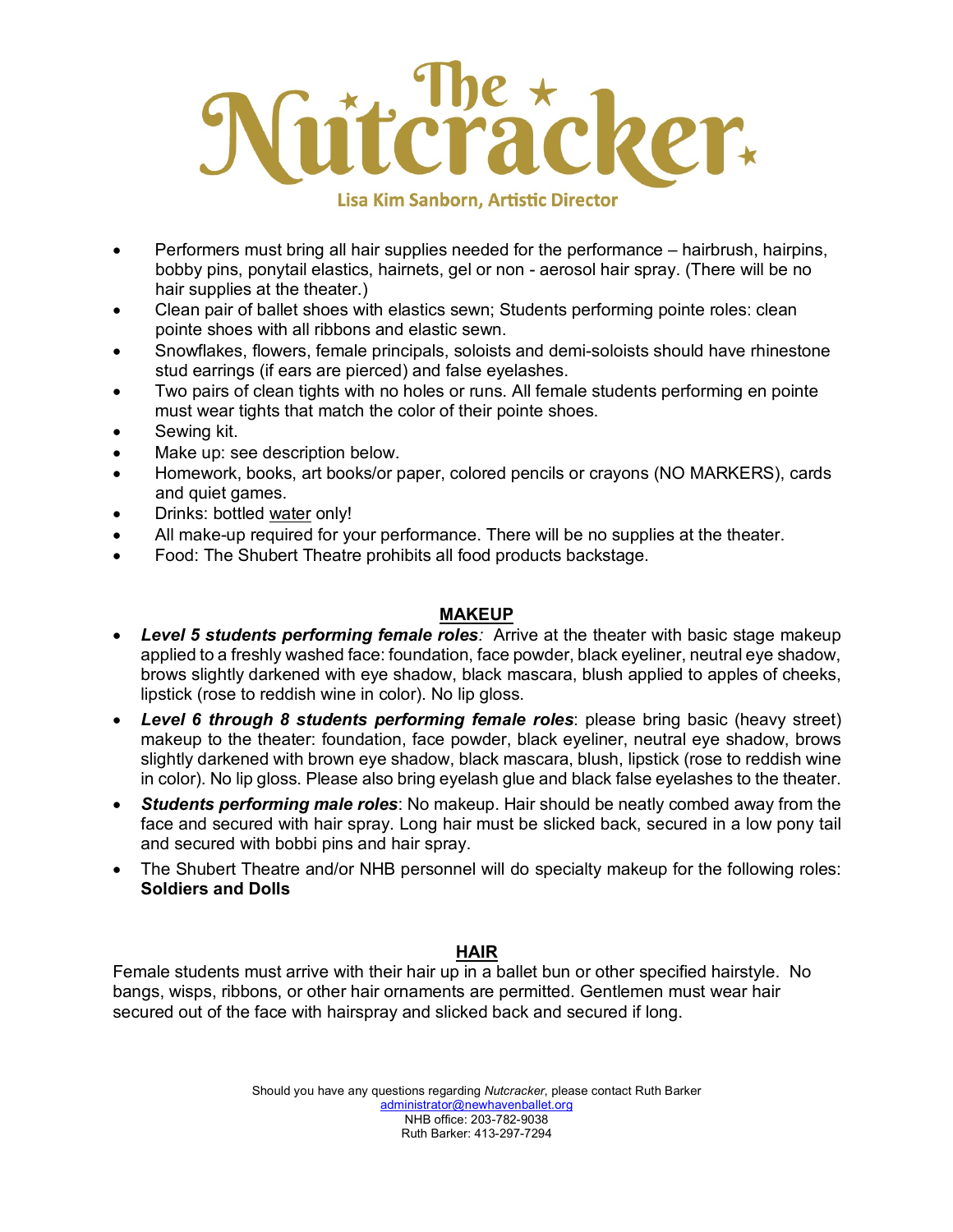

#### **HAIR BY CHARACTER**

| Clara, Party Girls           | Ringlets (see below for instructions)                 |
|------------------------------|-------------------------------------------------------|
| Party Mothers, Mrs. Von      | Soft, loose high bun with soft curls around face; or, |
| Stahlbaum, Maids             | wig/hairpiece                                         |
| Dolls, Female Soldiers, Mice | High Bun                                              |
| <b>Coffee Principal</b>      | <b>High Ponytail</b>                                  |
| All other female performers  | High Bun                                              |
| Male performers              | Hair should be combed neatly away from the face and   |
|                              | sprayed so as not to fall into face                   |

#### **RINGLET INSTRUCTIONS:**

Front half of hair should be pulled up away from the face and secured with a barrette that matches hair color. Small to medium sponge rollers are suggested.

- o Begin with clean, dry hair
- o Divide hair into sections: top, bottom, left and right. Secure each section on which you are not working with clips
- o Roll the underneath layers first and work your way up
- o Comb out and lightly spray a small vertical section of hair with water or spray gel, wrap the ends of hair with wrapping paper or 1 square of toilet paper, and roll the section of hair up vertically to the scalp
- $\circ$  At least two (2) curlers closest to the face should be rolled towards the face on each side
- $\circ$  If you are curling longer or thicker hair, be sure to use small sections of hair
- $\circ$  Rollers should lie vertically on the head so that curls release nicely when the rollers are removed
- $\circ$  Carefully remove barrette and sleep on hair rollers or sit under a hair dryer and leave in rollers for as long as possible
- o Remove the rollers gently so you do not distort the curls. **DO NOT BRUSH OUT THE CURLS**
- $\circ$  Brush back front of hair and place barrette to secure front half of hair away from face
- $\circ$  Use hair spray on the curls until stiff

**IMPORTANT:** Keep curls loosely wrapped in hair net or scarf to keep gravity from causing them to droop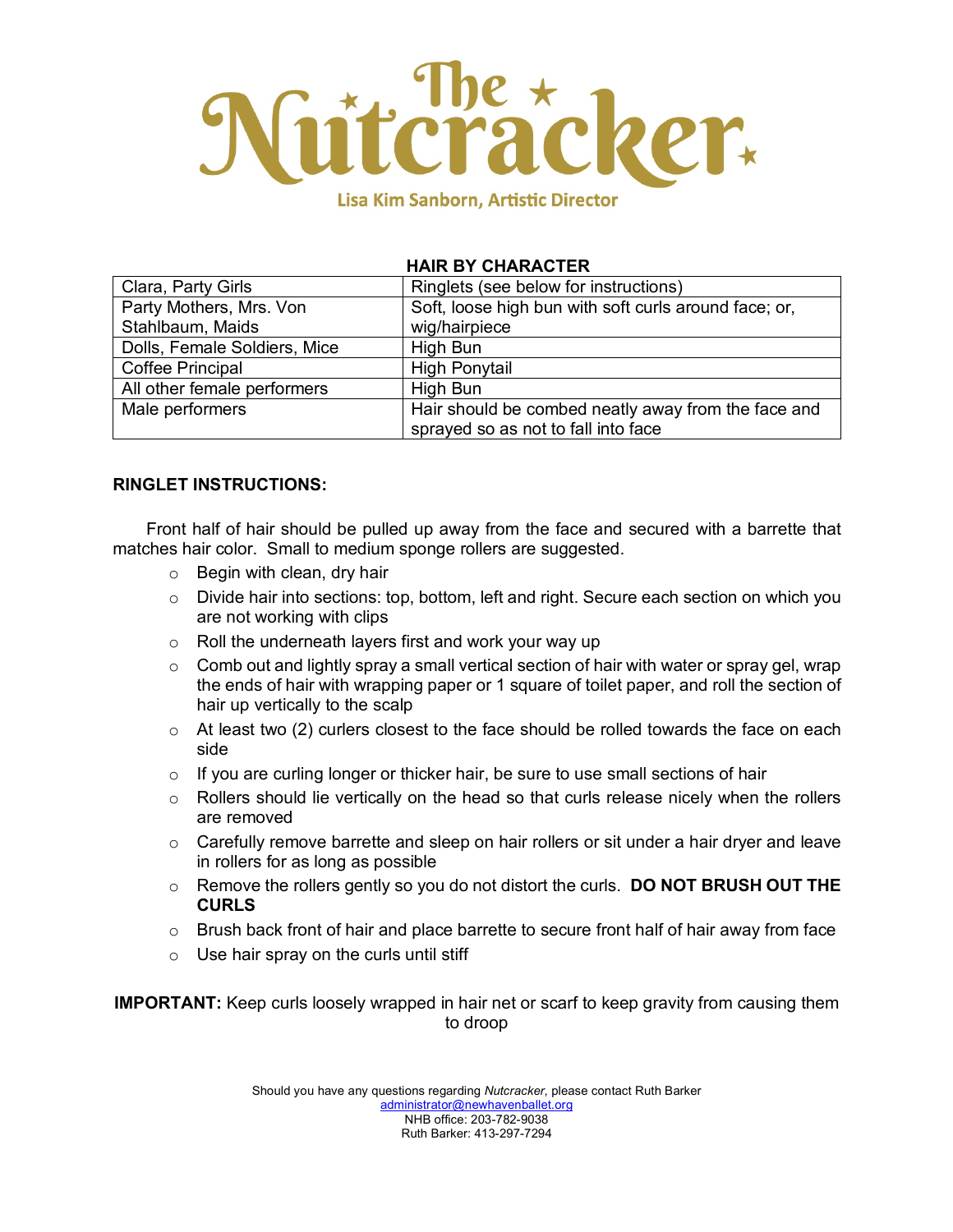

#### **COSTUMES**

Costumes must be handled with the utmost care. NHB requires students performing corps, soloist, demi-soloist, and principal roles to be responsible for their costumes and headpieces. Costumes must be hung in their proper place after each wearing. Costumes returned to NHB with stains or other damage, or failure to hang up costumes, may result in being charged a fee and result in loss of performing privilege. To prevent damage or stains, students must keep their hands clean when wearing costumes and not eat, drink, apply makeup, or sit on the floor while in costume. Costumes are marked with students' names.

| <b>Party Girls</b>              | Classical pink tights, nude colored camisole leotard, black     |
|---------------------------------|-----------------------------------------------------------------|
|                                 | leather ballet shoes with long black elastic sewn so that it    |
|                                 | wraps around the ankle. NHB will supply long black elastic.     |
| Clara                           | Act I: Classical pink tights, nude colored camisole leotard,    |
|                                 | black leather ballet shoes with long black elastic sewn so that |
|                                 | wraps around the ankle. NHB will supply long black elastic.     |
|                                 | Act II: Same as above, except pink ballet slippers. Please      |
|                                 | bring spare pair of pink ballet shoes.                          |
| Nutcracker Prince, Fritz, Party | Black tights, black ballet shoes with black elastic, white tee. |
| <b>Boys/Male Soloists</b>       | Nutcracker Prince wears white tights and white shoes in Act     |
|                                 | 2.                                                              |
| Party Ladies, Mrs. Von          | Black opaque tights, black character shoes, black               |
| Stahlbaum, Maids                | undergarments.                                                  |
| Party Men, Mr. Von Stahlbaum,   | Black socks or tights, black dress pants, black dress or        |
| Drosselmeyer, Wolf              | jazz/character shoes, white dress shirt.                        |
| <b>Female Dolls</b>             | Classical pink/nude tights, nude colored camisole leotard,      |
|                                 | matching tights: pink/nude pointe shoes.                        |
| Snow King/Cavalier              | White tights, dance belt, white ballet shoes with white         |
|                                 | elastic.                                                        |
| Soldiers                        | Class leotard, black tights, black ballet slippers with black   |
|                                 | elastic, white tee.                                             |
| Mice                            | Class leotard or tee, black tights, black ballet shoes with     |
|                                 | black elastic.                                                  |
| Mouse King                      | Black tights, tee, black jazz or character shoes.               |
| Snow Queen, Snow Demis,         | Classical pink/nude tights, nude colored camisole leotard,      |
| Snowflakes                      | pink/nude pointe shoes.                                         |

#### **COSTUME FOUNDATION BY CHARACTER**